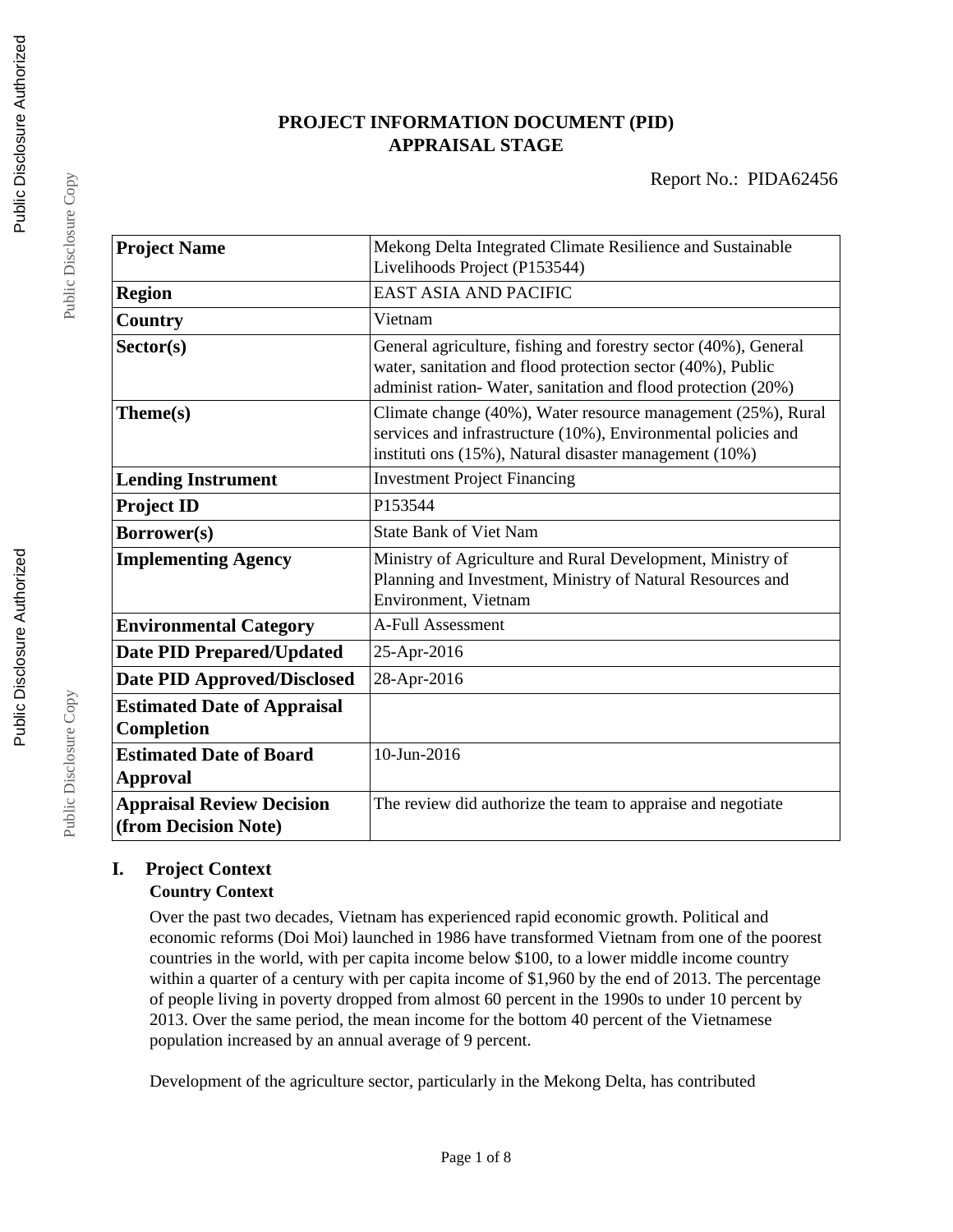significantly to the development of Vietnam. Vietnam's annual rice exports of \$4 billion accounts for more than a fifth of the global total. Rice is cultivated on 82 percent of the arable land. It provides 80 percent of the carbohydrate and 40 percent of the protein intake of the average Vietnamese. The Mekong Delta alone contributes 50 percent of Vietnam's rice (90 percent for export), 70 percent of its aquaculture products and a third of Vietnam's GDP.

The Mekong Delta is densely populated. It is home to 22 percent of Vietnam's population, most of which live in coastal rural areas and are highly dependent upon rice or shrimp farming for their livelihoods. Many of these Delta households are 'near poor' and are still vulnerable to external shocks that can push them back under the poverty line. In recent decades, the push to increase agricultural and aquaculture production, greater liberalization and diversification of rural markets, and urban development in the Delta have improved opportunities for poor people. Yet, the new economic processes also highlight many environmental and social problems facing vulnerable groups.

The pace of change is rapid and challenged by climate change impacts. In addition to increased pressures from the unsustainable use of land and water resources, economic growth of the Mekong Delta is challenged by climate change impacts, with increased saline intrusion in coastal areas, greater coast erosion and higher levels of flooding from the combination of land subsidence and sea level rise in the southern part of Ca Mau Peninsula. Upstream hydropower development in the Mekong Basin will also reduce sediment load down to the Delta as well as impede fish migratory routes. Intensification of agriculture (i.e. moving from 2 to 3 rice crops per year) and increased water use also threaten the water resources quality and quantity. Construction of protection dikes for intensive rice farming in recent years also reduced the water retention capacity in the upper part of the Delta, resulting in more serious seasonal flooding for downstream provinces.

Climate change impacts are impeding the Mekong Delta's inclusive growth and poverty reduction efforts as poor and marginalized groups will incur the greatest burden. With these uncertainties, the government will be challenged to ensure that growth is environmentally sustainable and inclusive. Investment planning and management in the water, agriculture and climate adaptation realm will have profound impacts, both positive and negative, on the development trajectory of Vietnam.

#### **Sectoral and institutional Context**

#### Sectoral context

Development success of the Mekong Delta can be attributed to two important factors. First, the natural supply of freshwater and nutrient-laden sediments by the Mekong River annually transforms the Delta, providing the vital ingredients for productivity. Large amount of sediments are transported downstream with the floods into the Mekong Delta, some of which are deposited on the Delta's flood plains and the remainder transported into the marine environment. This annual deposition of sediment in the Delta and along the coastline contributes to important Delta building processes. Annual flood pulse also drives the high levels of aquatic and terrestrial biodiversity and system productivity that is a defining feature of the Delta.

Second, the Government of Vietnam has since the late 1960s supported ambitious master planning efforts with the guiding mandate being the control of the Delta's freshwater hydrology to enable multiple rice crops each year. These planning initiatives, which emphasized the role of water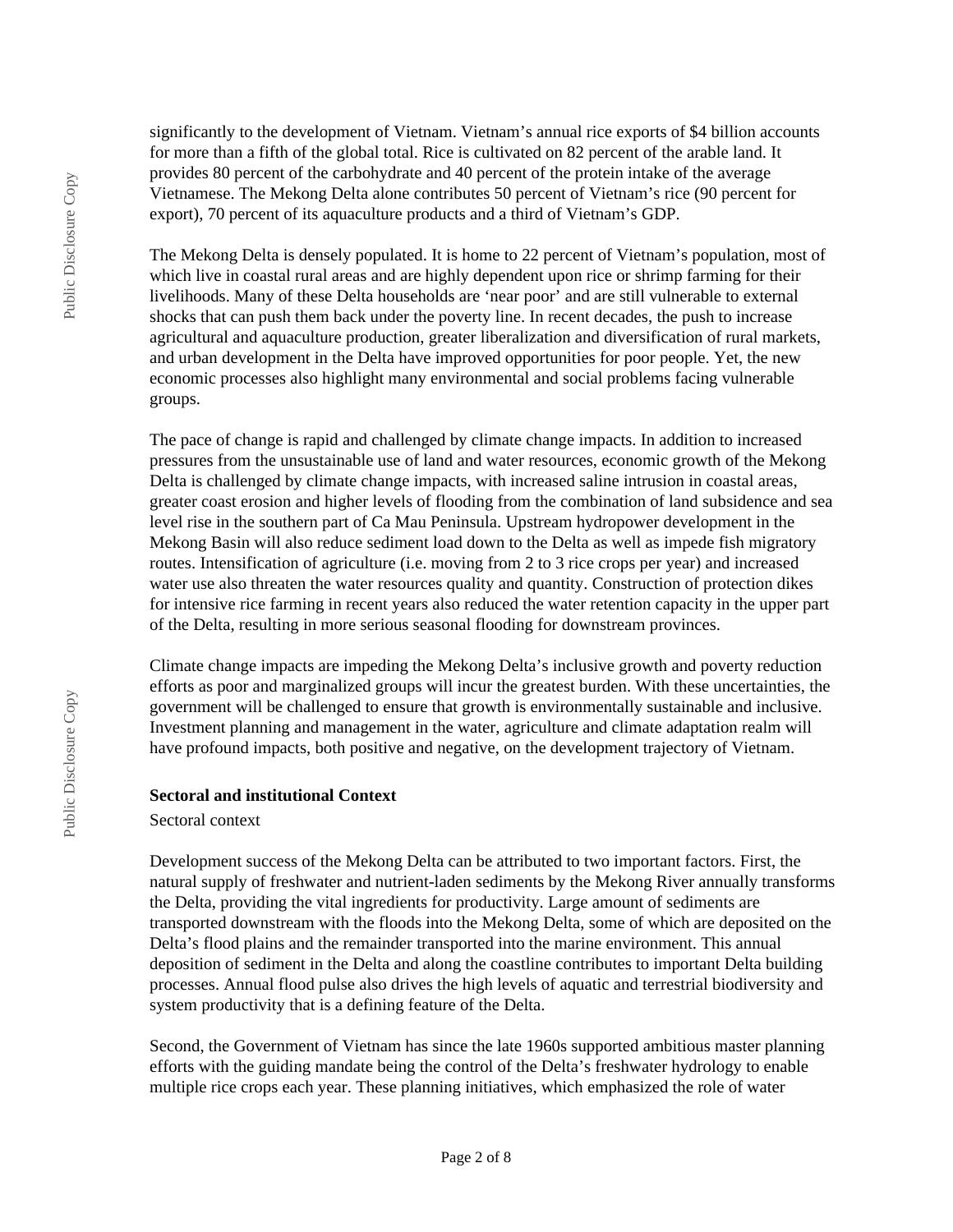control infrastructure, began to take effect in the 1980s and accelerated in the post Doi Moi era of the 1990s. They had a tremendous impact on increasing rice production in the Mekong Delta but adverse effects on the Delta's ecological connectivity and on the wide array of fresh, brackish and marine habitats which had previously covered the Delta and which were responsible for the Delta's former high biodiversity. Today some 75 percent of the Vietnamese Mekong Delta is agriculture land (mainly multiple rice cropping paddies), and at least 13,000km of dikes and 42,000 km of primary and secondary canals have been constructed.

Lessons have pointed to an urgent need for cross-sectoral, integrated spatial planning for infrastructure development. While Doi Moi reforms directly contributed to the development of the Mekong Delta, over the past 20 years the implications of a single-focus development agenda have become better understood as lessons point to the need to break from business-as-usual development planning, and move towards cross-sectoral, integrated spatial planning and investments. The lessons include:

• Highly controlled multi-crop farming systems have depleted soil fertility and cut off agricultural areas from natural fertilization processes of the Mekong River: The widespread isolation of the Mekong's freshwater flood plain from fluvial processes to open up opportunities for triple and double crop rice farming has resulted in reduced fertility and reduced productivity of triple cropped areas. In An Giang province, total yield from some triple cropped areas are actually lower than yield from neighboring double-crop areas which are still partially connected to the annual flood cycles.

• The shrinking Mekong floodplain area has exacerbated flooding in unprotected areas: The loss of floodplain has increased flood levels in unprotected areas and concentrated flood discharge in the Mekong River channels and distributaries. Worsened flood conditions have also lead to transboundary issues between Vietnam and Cambodia, and channelized flood flows have led to increasing issues of riverbank and coastal erosion.

• Draining of wetland depressions in the Delta for agricultural expansion have led to increasing acidification of surface water environments with knock-on effects for ecosystems (especially fisheries) and water supply. Deterioration of these provisioning services has disproportionately impacted poor communities of the Delta who rely on these services for their livelihood.

• Dry season agriculture is shifting the Delta's balance between fresh and marine environments. Increased freshwater demand to support dry season agriculture has depleted groundwater sources, strengthened the penetration of saline intrusion, increasing the salinity of water sources and accelerating rates of land subsidence in the Delta.

• Centralized water control initiatives such as the saline control structures in the coastal areas of the Delta often limit the livelihood and economic opportunities for farmers seeking to take advantage of market driven opportunities. The market driven conflict between shrimp and rice farming in the early 2000s revealed the inflexibility and low levels of adaptive capacity of an infrastructure-driven approach to controlling the Delta environment and conflict between government targets for rice production and individual farmers wanting to optimize the economic returns for their farming effort.

Growing investments within the delta are placing development pressures on the resources, and resulting in implications on floods, salinity and tidal influxes. From an environmental perspective, the Mekong Delta and its wetlands play an important role in water regulation (hydrological flows) and groundwater recharge/discharge. It also allows dispersion of sediments and nutrients over a very wide area contributing to the fertility and agricultural productivity. Temporary storage of flood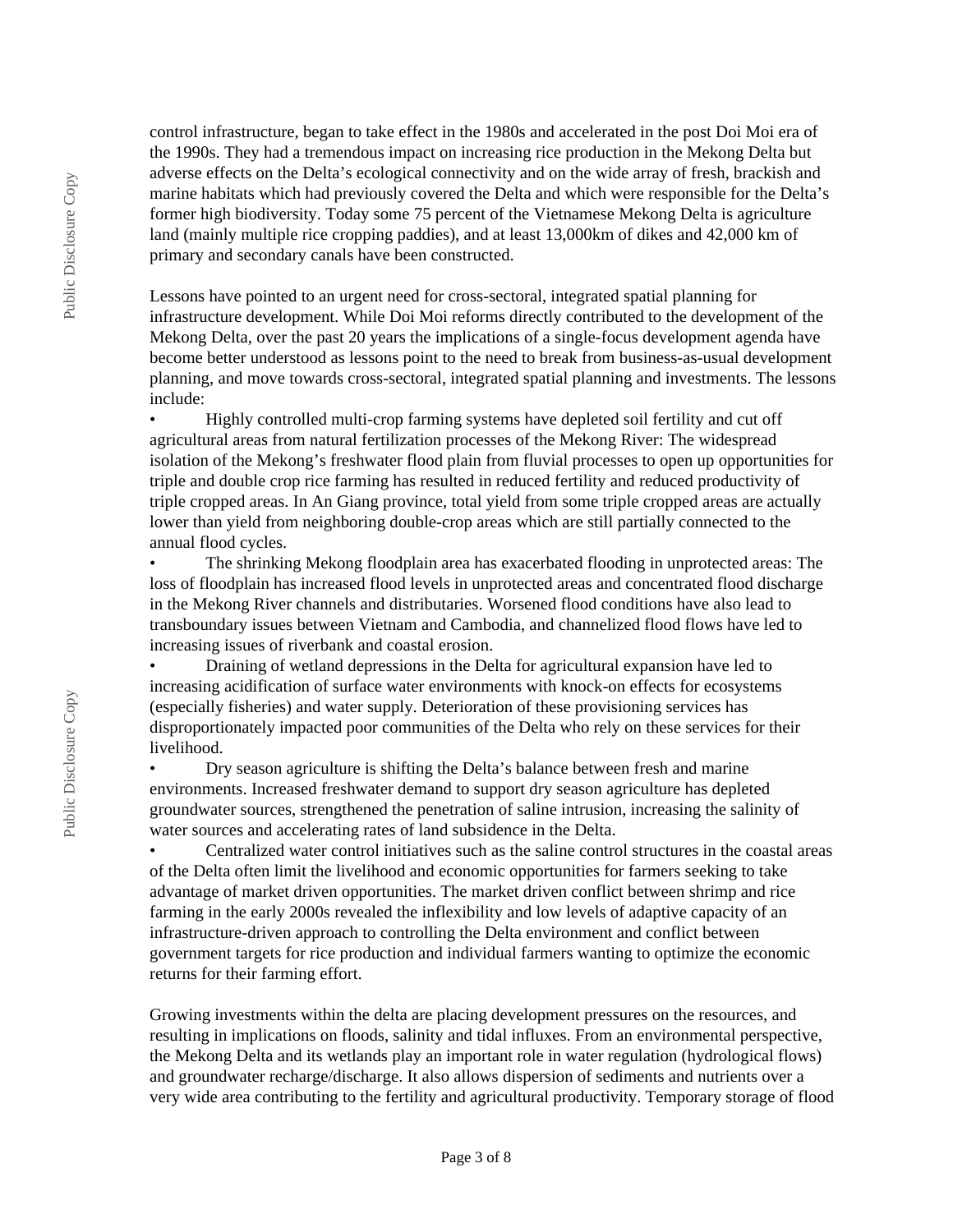waters in floodplains and wetlands provides significant regulation of floodwaters and protection against high floods, and provide strong local influence on the basin's climate. Dry season exposure of in‐channel wetland areas provides increased primary productivity and sink capacity for greenhouse gas emissions. Changes in the hydrological cycles due to increased and fragmented infrastructure investments poses risks to the existing ecological functions.

In addition, from an economic perspective, it is important to note that there is currently an excess supply of rice in Vietnam, with an estimated 6-7 million tons exported per year. Furthermore, rice farmers are facing greater difficulties in marketing their low quality rice, with resulting declines in profits (i.e. rice farmers with less than 1 ha of land cannot make their living on rice income). In addition, rice cropping requires a lot of freshwater, and production declines are occurring in areas increasingly affected by saline intrusion. Given these new development pressures, the Mekong Delta needs to explore a more diversified agriculture away from rice.

Upstream developments in the Mekong Basin are impacting water resources, as well as sediment flows and fish migration. Hydropower development in the mainstream and tributaries upstream of the Delta provide additional water storage which should on average increase dry season flows. These reservoirs, however, may capture and store sediments reducing the flow of nutrient rich sediments to the Mekong Delta and into coastal water, and potentially increase river bank and coastal erosion. Hydropower development, particularly on the mainstream, may also block important fish migratory routes resulting in decreased capture fisheries and loss of biodiversity. Upstream irrigation projects may also reduce dry season flows into the Delta.

The Mekong Delta has been identified as one of the most vulnerable to the impacts of climate change. Agriculture and aquaculture are increasingly affected by changes in freshwater supply due to salinity intrusion, flooding, increasing tropical cyclone intensity, and increasing temperatures. Domestic freshwater supply is expected to become less reliable due to erratic rainfall and salinity intrusion into groundwater resources. Marine fisheries, particularly coral reef fisheries, are expected to be impacted by sea-level rise, warmer oceans, and ocean acidification associated with rising atmospheric and ocean CO2 concentrations. Coastal infrastructures are exposed to increased tropical storm intensity, long-term sea-level rise, and sudden-onset fluvial and coastal flooding.

Already, Vietnam is experiencing wetter wet seasons, drier dry seasons, higher intensity rainfall, flash flooding and increased frequency of tropical cyclones. Average annual temperatures and wet season precipitation are expected to increase significantly. Increases in wet precipitation will be coupled with increased peak daily precipitation events and drier dry seasons, compounding water availability issues. Rice yields in the Mekong Delta are also expected to decline from 6–12 percent due to resulting inundation and salinity intrusion, while aquaculture production will also be affected.

The Government of Vietnam recognizes the threats and has started to develop a more holistic and spatially integrated vision to manage the current and future risks and opportunities in the Delta. In 2013, a Mekong Delta Plan was developed, with the support of the Netherlands government, which evaluated a number of different development strategies including considerations of climate change. Delta level scientific databases and climate change impact assessments are also ongoing; however, to date these projects remain at a theoretical level and are not integrated into the planning process. The impacts of alternate development options on various sectors in a highly complex delta environment, and the efficacy of different investments in the face of climate change and dynamic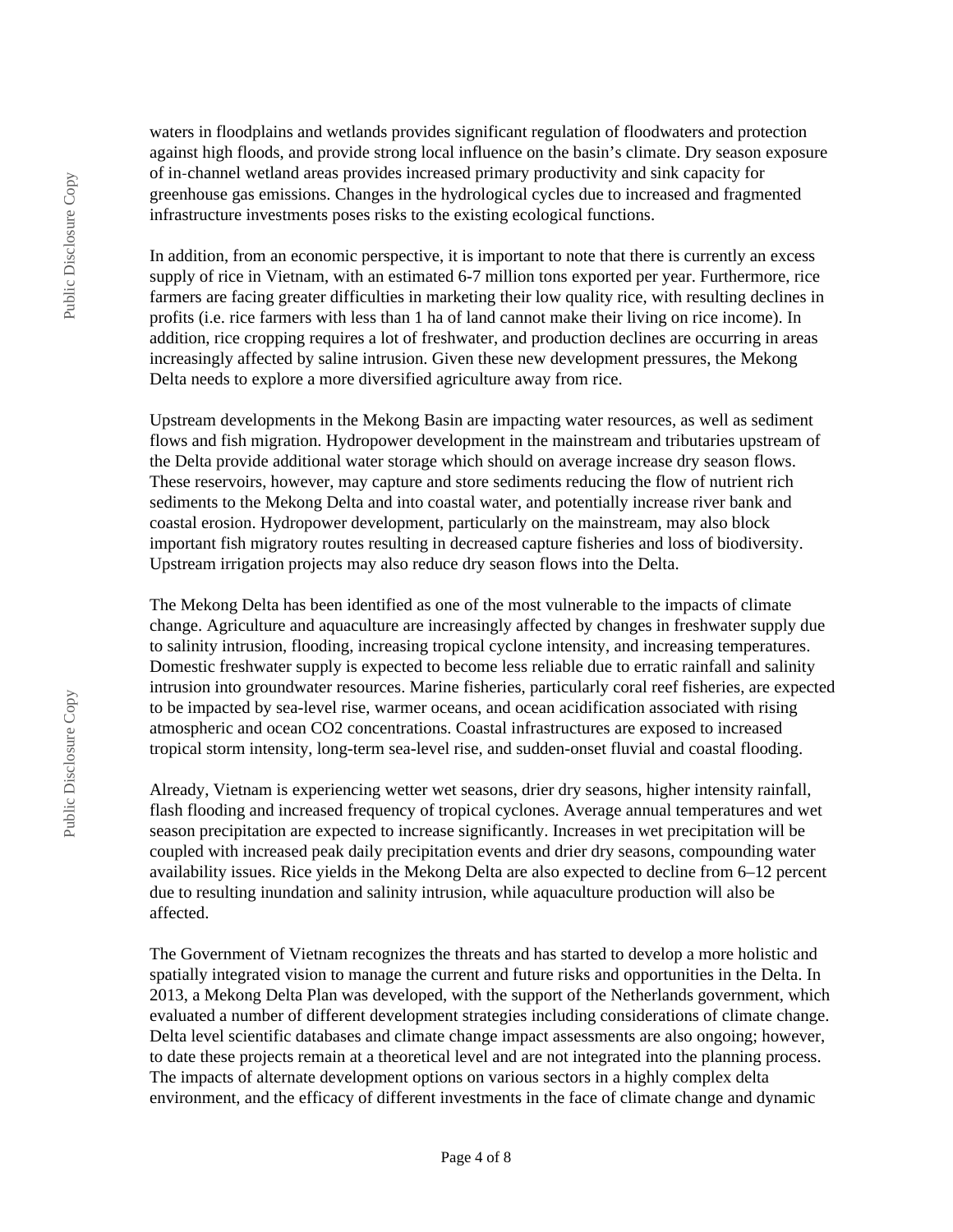upstream development remain poorly understood.

The complexity of issues in the Mekong Delta covers a range of sectors (e.g. agriculture, urban, energy, environment), temporal scales (e.g. from daily operations to long-term climate change concerns), and divergent institutional and policy landscapes. Delta planners and decisions makers need to continue making important strategic decisions, across sectors, on the future direction and nature of development amidst an uncertain future which partly lies outside their control. At present no tools or frameworks exist which allow delta planners to systematically assess the resilience of their investment decisions against the breadth of potential change. Integrated information platforms would help contribute to evidence-based resilient planning and management of the highly vulnerable Mekong Delta.

#### Institutional Context

The current institutional landscape in the Mekong Delta is complicated, with planning and sectoral implementation roles spread across several ministries and agencies which make it challenging to effectively plan for and build resiliency in the Delta's development plans. The Ministry of Agriculture and Rural Development (MARD) is responsible for overseeing and providing policy guidance on the agriculture and rural development in Vietnam. In addition, MARD is responsible for overseeing the development of water resource infrastructure including irrigation, flood control, and coastal defenses. The Ministry of Natural Resources and Environment (MONRE) is responsible for managing the nation's land, air, and water resources, and is also Vietnam's lead ministry for climate change policy. The Ministry of Planning and Investment (MPI) oversees the overall national, regional, planning processes and promotes and guides infrastructure investments.

The government is facing huge coordination challenges relating to the activities, investments, plans and programs of different sectoral agencies. Furthermore, the South-West Steering Committee (SWSC) –part of the political mechanism in Vietnam–is limited in its mandate from taking a stronger coordination role, especially with regard to the implementation of measures and investments. All this makes inter-ministerial and inter provincial coordination difficult, and multisectoral planning required for adaptive delta management, difficult.

Several decentralization programs have been deployed and several state agencies have been established to incorporate perspectives and concerns of various stakeholders. The integrated principles for land and water use embedded in several existing policies are not applied in practice; spatial and policy planning continues to target sectors separately. Compounding these challenges is the fragmentation of data, information and analysis across various research agencies (often affiliated with key sectoral ministries), with no protocols for data sharing and very limited collaboration.

Sectorally, there are institutional barriers and tight control on agricultural production (notably rice) which hamper the progress in agricultural productivity and profitability. In the Mekong Delta, water resources management has traditionally focused on flood control and on the provision of freshwater, mainly for agriculture. Protection of water resources was long disregarded despite growing demand and increasing water pollution. Legislation relating to water and land-use remains complicated.

# **II. Proposed Development Objectives**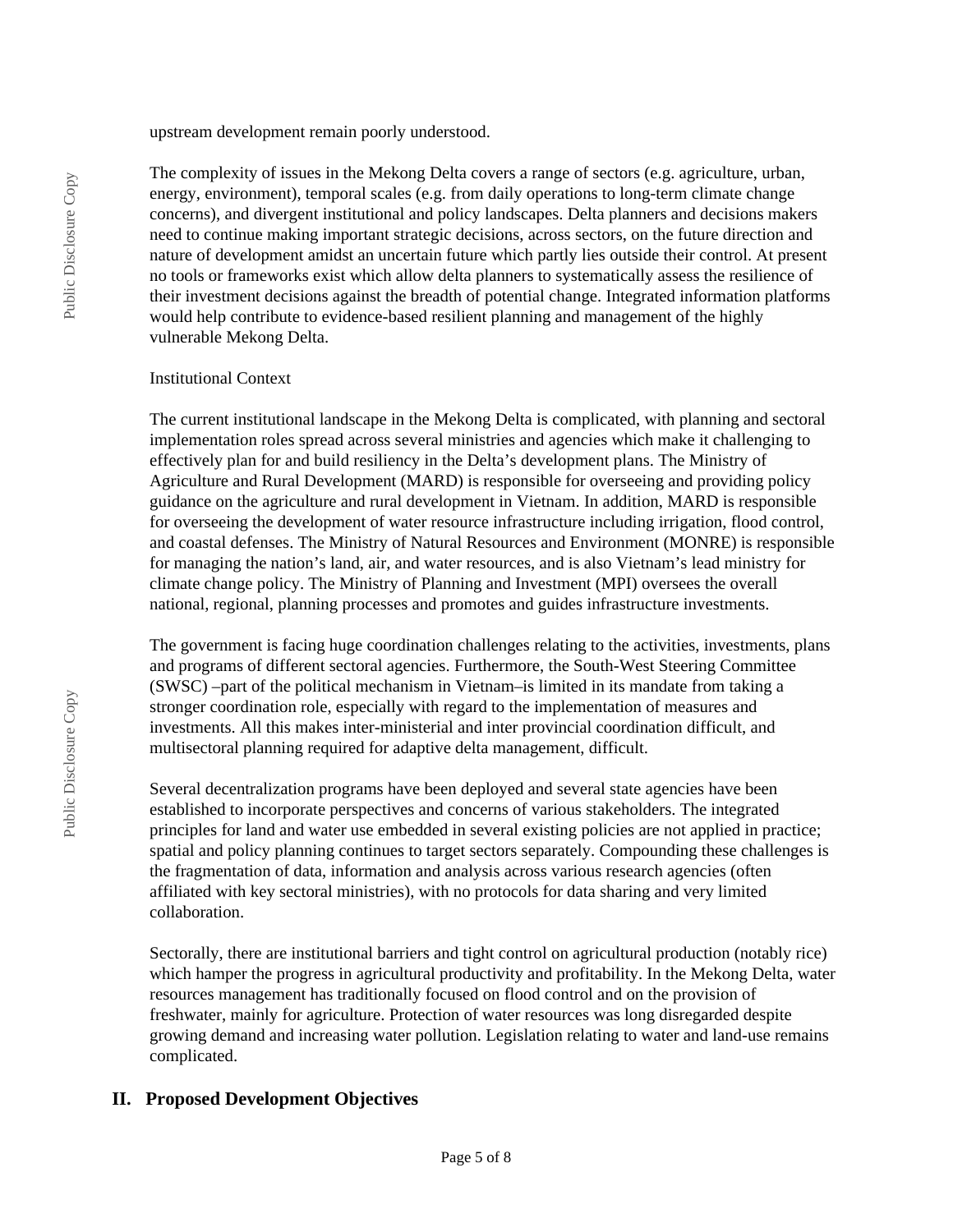The Project Development Objective (PDO) is to enhance tools for climate-smart planning and improve climate resilience of land and water management practices in selected provinces of the Mekong Delta in Vietnam. The objective would be achieved through the provision of capital investments, technical assistance and capacity building for farmers in the selected provinces of the Mekong Delta in Vietnam and government institutions at national and sub-national levels.

## **III. Project Description**

## **Component Name**

Component 1: Enhancing Monitoring, Analytics, and Information Systems (Estimated US\$61.3 million, of which US\$56.4 million will be financed by IDA).

## **Comments (optional)**

Putting the Mekong Delta on a more sustainable and resilient trajectory in the face of climate change, upstream Mekong basin development, and environmentally damaging practices within the Delta itself, will require investments in both infrastructure and the enhanced capacity to monitor, plan, and manage the Delta's land and water resources. Component 1 provides the framework for ensuring the capacity to undertake "smart investments" and cope with anticipated wide-scale environmental changes.

#### **Component Name**

Component 2: Managing Floods in the Upper Delta (Est. US\$ 101 million, of which US\$ 79.1 million will be financed by IDA)

#### **Comments (optional)**

The primary objective of this component is to protect and/or reclaim the benefits of controlled flooding (flood retention) measures while increasing rural incomes and protecting high value assets in An Giang, Kien Giang and Dong Thap provinces.

### **Component Name**

Component 3: Adapting to Salinity Transitions in the Delta Estuary (Est. US\$ 109.1 million, of which US\$ 82.0 million will be financed by IDA)

### **Comments (optional)**

This component aims to address the challenges related to salinity intrusion, coastal erosion, sustainable aquaculture and improved livelihoods for communities living in the coastal areas of Ben Tre, Tra Vinh, and Soc Trang provinces.

### **Component Name**

Component 4: Protecting Coastal Areas in the Delta Peninsula (Est. US\$ 101.4 million, of which US \$82.2 million will be financed by IDA)

### **Comments (optional)**

This component aims to address the challenges related to coastal erosion, groundwater management, sustainable aquaculture, and improved livelihoods for communities living in the coastal areas of Ca Mau, Bac Lieu and Kien Giang provinces.

#### **Component Name**

Component 5: Project Management and Implementation Support (Est. US\$ 14.5 million, of which US\$10.9 million will be financed by IDA)

### **Comments (optional)**

This component supports project management and capacity building for MARD, MONRE and MPI to implement the Project. This component is expected to provide incremental operating costs and consultant and advisory services for overall project management, financial management, procurement, safeguards and monitoring and evaluation.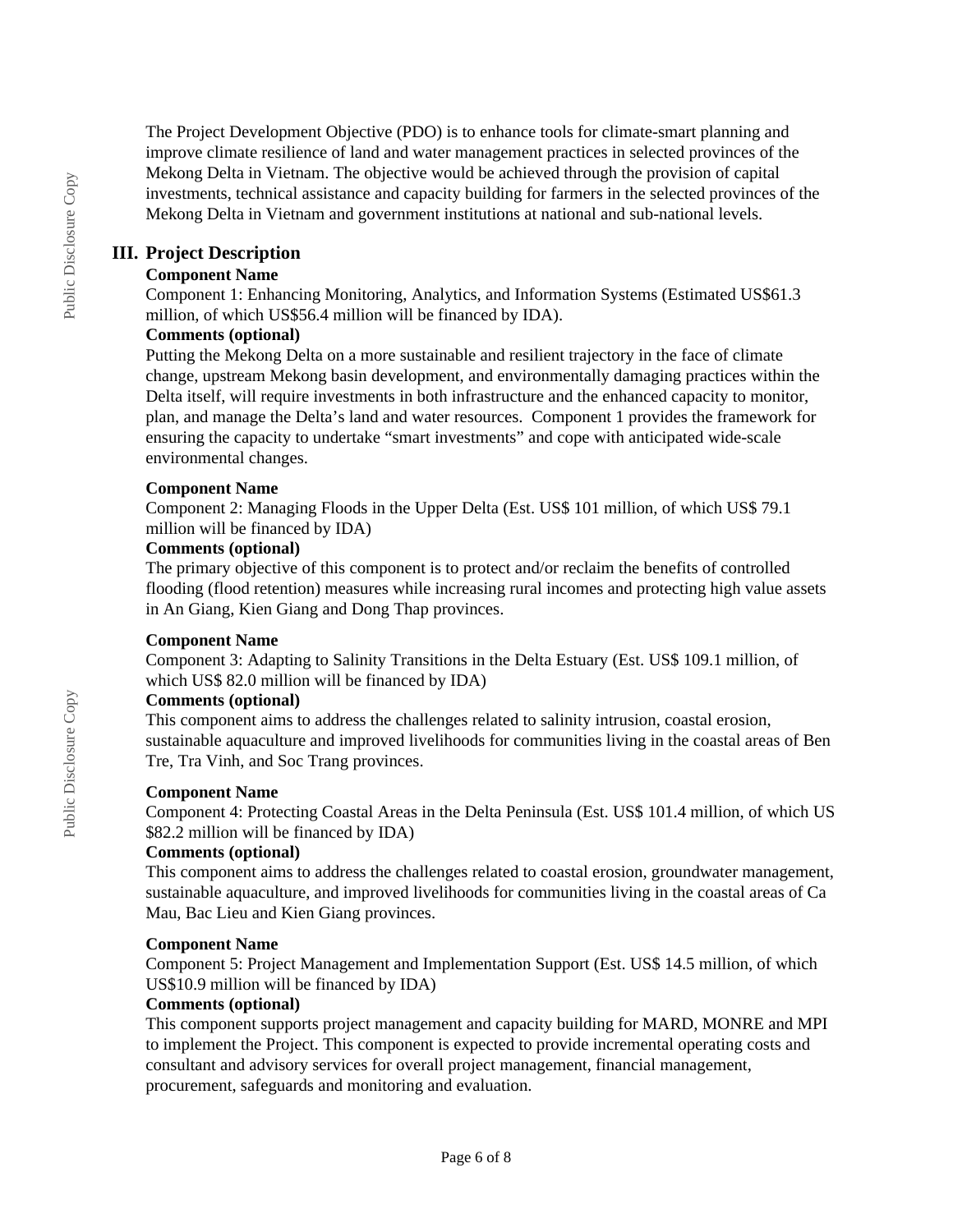## **IV. Financing** *(in USD Million)*

| Total Project Cost:                         | 387.00 | Total Bank Financing: 310.00 |  |
|---------------------------------------------|--------|------------------------------|--|
| Financing Gap:                              | 0.00   |                              |  |
| <b>For Loans/Credits/Others</b>             |        | Amount                       |  |
| <b>BORROWER/RECIPIENT</b>                   |        | 77.00                        |  |
| International Development Association (IDA) |        | 310.00                       |  |
| Total                                       |        | 387.00                       |  |

# **V. Implementation**

Overview of the Implementation Arrangements. The Ministry of Agriculture and Rural Development (MARD) plays the role of Executing Agency, and will work in close collaboration with the Ministry of Natural Resources and Environment (MONRE), and the Ministry of Planning and Investment (MPI) to jointly implement the project. A Project Steering Committee (PSC) comprised of representatives from MONRE, MARD, PPCs, MOF, MPI, OOG, and SBV, would be established to monitor overall implementation, and provide policy and technical advice. The PSC would be chaired by a MARD Vice Minister and will include representatives from MARD's technical departments, and the participating provinces.

# **VI. Safeguard Policies (including public consultation)**

| Safeguard Policies Triggered by the Project    |   | N <sub>0</sub> |
|------------------------------------------------|---|----------------|
| Environmental Assessment OP/BP 4.01            |   |                |
| Natural Habitats OP/BP 4.04                    |   |                |
| Forests OP/BP 4.36                             | X |                |
| Pest Management OP 4.09                        | X |                |
| Physical Cultural Resources OP/BP 4.11         | X |                |
| Indigenous Peoples OP/BP 4.10                  | X |                |
| Involuntary Resettlement OP/BP 4.12            | X |                |
| Safety of Dams OP/BP 4.37                      | x |                |
| Projects on International Waterways OP/BP 7.50 |   |                |
| Projects in Disputed Areas OP/BP 7.60          |   | x              |

## **Comments (optional)**

# **VII. Contact point**

## **World Bank**

Contact: Anjali Acharya Title: Senior Environmental Specialis Tel: 5777+7341 / Email: aacharya@worldbank.org

Contact: Binh Thang Cao Title: Sr Agricultural Spec. Tel: 5794+6124 / Email: tcao@worldbank.org